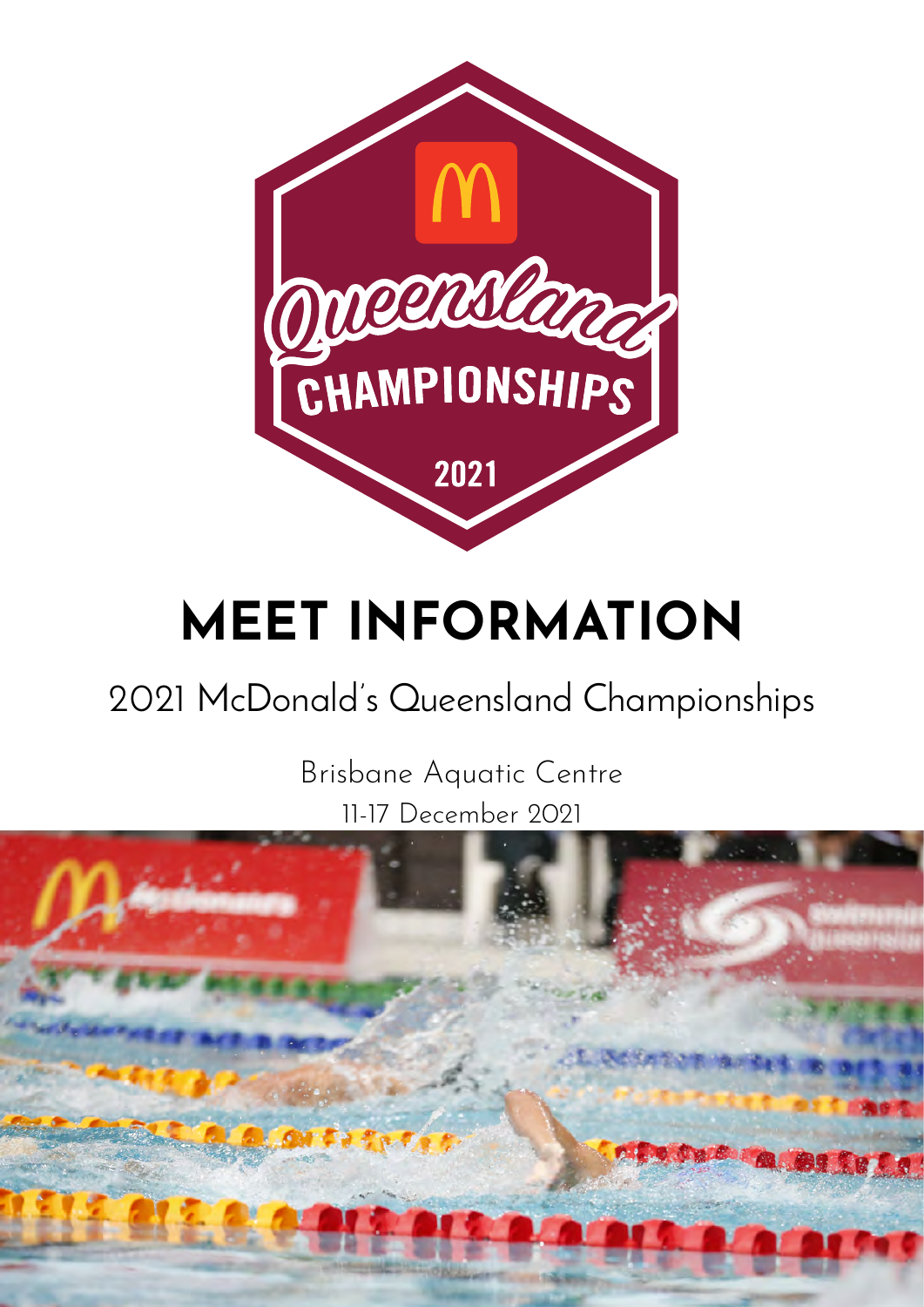

## **QUALIFYING TIMES**

### Male

|                   |           | 12 Years  |           | 13 Years  |          | 14 Years  |          | 15 Years  | 16 Years |           |          | 17 & 18 Years |          | Open      |
|-------------------|-----------|-----------|-----------|-----------|----------|-----------|----------|-----------|----------|-----------|----------|---------------|----------|-----------|
|                   | <b>LC</b> | <b>SC</b> | <b>LC</b> | <b>SC</b> | LC       | <b>SC</b> | LC       | <b>SC</b> | LC       | <b>SC</b> | LC       | <b>SC</b>     | LC       | <b>SC</b> |
| 50 FREE           | 32.19     | 31.55     | 29.07     | 28.49     | 27.59    | 27.04     | 26.45    | 25.92     | 26.22    | 25.70     | 25.31    | 24.80         | 24.38    | 23.89     |
| <b>100 FREE</b>   | 1:09.20   | 1:07.82   | 1:03.01   | 1:01.75   | 1:00.51  | 59.30     | 58.01    | 56.85     | 57.51    | 56.36     | 55.51    | 54.40         | 54.13    | 53.05     |
| <b>200 FREE</b>   | 2:28.73   | 2:25.76   | 2:13.28   | 2:10.62   | 2:11.10  | 2:08.48   | 2:06.73  | 2:04.20   | 2:05.64  | 2:03.12   | 2:01.27  | 1:58.84       | 1:58.45  | 1:56.08   |
| <b>400 FREE</b>   | 5:09.75   | 5:03.56   | 4:42.73   | 4:37.08   | 4:38.10  | 4:32.54   | 4:28.83  | 4:23.45   | 4:26.51  | 4:21.18   | 4:17.24  | 4:12.10       | 4:13.50  | 4:08.43   |
| <b>800 FREE</b>   | 10:39.14  | 10:26.36  | 9:45.27   | 9:33.57   | 9:30.88  | 9:19.46   | 9:06.89  | 8:55.95   | 9:02.09  | 8:51.25   | 8:52.50  | 8:41.85       | 8:44.29  | 8:33.81   |
| <b>1500 FREE</b>  |           |           | 18:34.85  | 18:12.55  | 18:16.42 | 17:54.49  | 17:30.35 | 17:09.34  | 17:21.14 | 17:00.31  | 17:02.71 | 16:42.26      | 16:42.47 | 16:22.42  |
| <b>50 BACK</b>    | 37.54     | 36.79     | 34.11     | 33.43     | 32.83    | 32.17     | 32.06    | 31.42     | 31.54    | 30.91     | 30.52    | 29.91         | 28.64    | 28.07     |
| 100 BACK          | 1:19.89   | 1:18.29   | 1:12.34   | 1:10.89   | 1:08.50  | 1:07.13   | 1:06.86  | 1:05.52   | 1:05.76  | 1:04.44   | 1:03.57  | 1:02.30       | 59.81    | 58.61     |
| <b>200 BACK</b>   | 2:49.57   | 2:46.18   | 2:36.09   | 2:32.97   | 2:30.09  | 2:27.09   | 2:26.49  | 2:23.56   | 2:24.08  | 2:21.20   | 2:19.28  | 2:16.50       | 2:11.33  | 2:08.70   |
| <b>50 BREAST</b>  | 42.01     | 41.17     | 37.64     | 36.89     | 36.23    | 35.51     | 35.37    | 34.66     | 34.81    | 34.11     | 33.67    | 33.00         | 31.13    | 30.51     |
| <b>100 BREAST</b> | 1:30.45   | 1:28.64   | 1:20.74   | 1:19.13   | 1:16.46  | 1:14.93   | 1:14.63  | 1:13.13   | 1:13.40  | 1:11.94   | 1:10.96  | .09.54        | 1:06.32  | 1:04.99   |
| 200 BREAST        | 3:12.96   | 3:09.10   | 2:54.59   | 2:51.10   | 2:47.88  | 2:44.52   | 2:43.85  | 2:40.57   | 2:41.16  | 2:37.94   | 2:35.79  | 2:32.67       | 2:23.67  | 2:20.80   |
| <b>50 FLY</b>     | 35.73     | 35.02     | 32.01     | 31.37     | 30.81    | 30.19     | 30.09    | 29.49     | 29.61    | 29.02     | 28.65    | 28.08         | 26.80    | 26.26     |
| <b>100 FLY</b>    | 1:20.08   | 1:18.48   | 1:09.66   | 1:08.27   | 1:05.96  | 1:04.64   | 1:04.38  | 1:03.09   | 1:03.32  | 1:02.06   | 1:01.21  | 0:59.99       | 57.90    | 56.75     |
| <b>200 FLY</b>    | 2:52.70   | 2:49.25   | 2:34.92   | 2:31.82   | 2:28.96  | 2:25.98   | 2:25.39  | 2:22.48   | 2:23.00  | 2:20.14   | 2:18.24  | 2:15.47       | 2:10.20  | 2:07.60   |
| <b>200 IM</b>     | 2:52.53   | 2:49.81   | 2:43.36   | 2:40.92   | 2:31.17  | 2:28.73   | 2:27.51  | 2:25.07   | 2:22.63  | 2:19.78   | 2:17.76  | 2:15.00       | 2:10.96  | 2:08.34   |
| 400 IM            | 6:07.44   | 6:01.70   | 5:49.18   | 5:43.97   | 5:23.12  | 5:17.91   | 5:15.30  | 4:59.67   | 5:02.27  | 4:56.23   | 4:54.46  | 4:48.57       | 4:43.21  | 4:37.54   |

*Qualifying times must have been achieved at an approved qualifying meet (either short course or long course) on or after 1 January 2020. Converted short course qualifying times will only be used where an existing long course qualifying time has not been achieved. If there is no qualifying time stated for your age group, you cannot compete in the event/s concerned.*







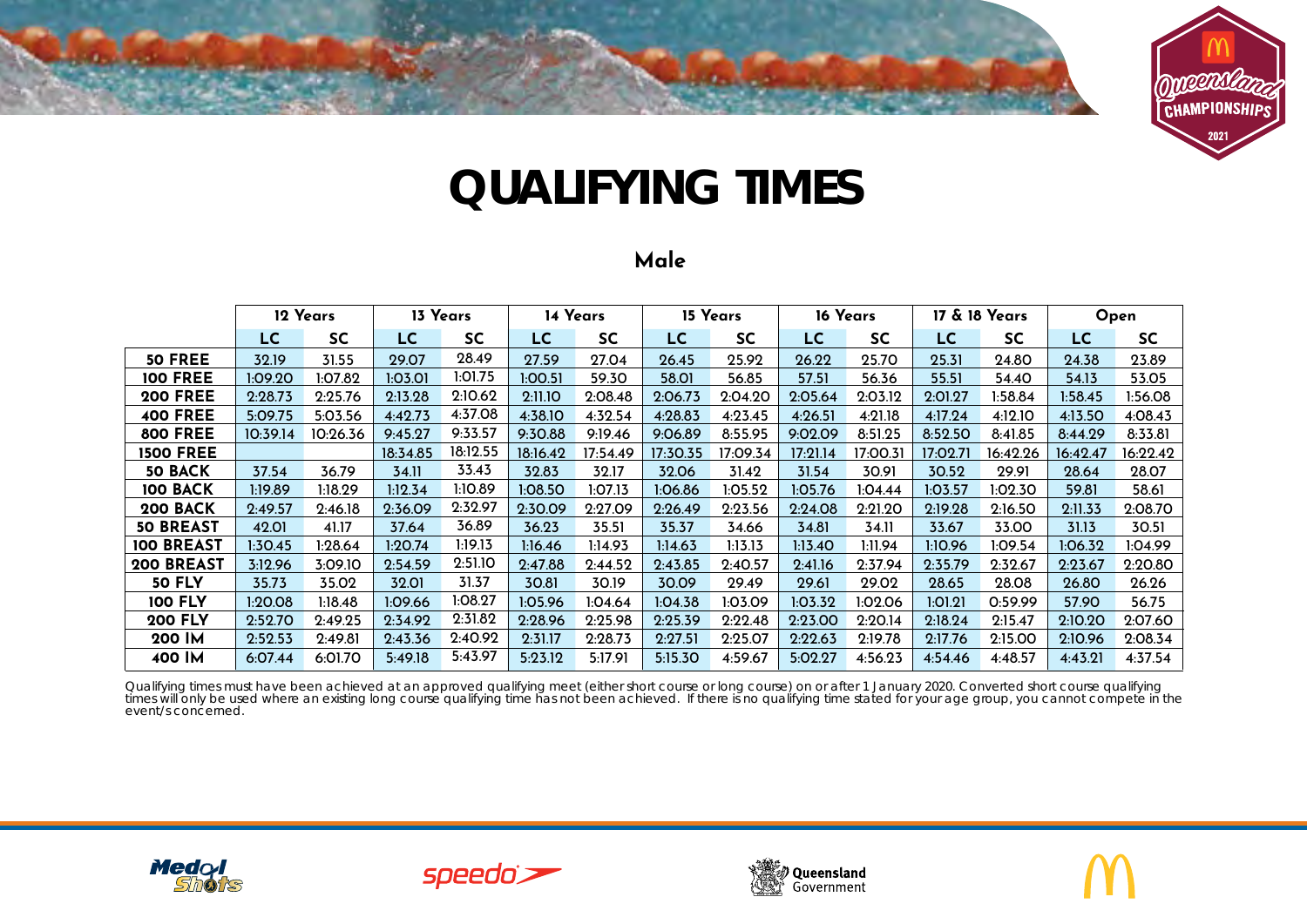

# **QUALIFYING TIMES**

### Female

|                   |          | 12 Years  |          | 13 Years  |          | 14 Years  |          | 15 Years  | 16 Years |           |          | 17 & 18 Years |          | Open      |
|-------------------|----------|-----------|----------|-----------|----------|-----------|----------|-----------|----------|-----------|----------|---------------|----------|-----------|
|                   | LC.      | <b>SC</b> | LC       | <b>SC</b> | LC       | <b>SC</b> | LC       | <b>SC</b> | LC       | <b>SC</b> | LC       | <b>SC</b>     | LC       | <b>SC</b> |
| 50 FREE           | 32.19    | 31.55     | 30.66    | 30.05     | 29.35    | 28.76     | 28.84    | 28.26     | 28.58    | 28.01     | 28.33    | 27.76         | 27.40    | 26.85     |
| <b>100 FREE</b>   | 1:09.20  | 1:07.82   | 1:05.88  | 1:04.56   | 1:03.66  | 1:02.39   | 1:02.56  | 1:01.31   | 1:02.00  | 1:00.76   | 1:01.45  | 1:00.22       | 59.71    | 58.51     |
| <b>200 FREE</b>   | 2:28.73  | 2:25.76   | 2:20.27  | 2:17.46   | 2:17.85  | 2:15.09   | 2:16.64  | 2:13.91   | 2:15.43  | 2:12.72   | 2:14.22  | 2:11.54       | 2:10.84  | 2:08.22   |
| <b>400 FREE</b>   | 5:09.75  | 5:03.56   | 4:52.12  | 4:46.28   | 4:47.09  | 4:41.34   | 4:44.57  | 4:38.88   | 4:42.05  | 4:36.41   | 4:39.53  | 4:33.94       | 4:30.24  | 4:24.84   |
| <b>800 FREE</b>   | 10:39.14 | 10:26.36  | 9:57.57  | 9:45.62   | 9:47.18  | 9:35.44   | 9:41.99  | 9:30.35   | 9:36.79  | 9:25.25   | 9:31.59  | 9:20.16       | 9:25.77  | 9:14.45   |
| <b>1500 FREE</b>  |          |           | 18:56.20 | 18:33.48  | 18:36.44 | 18:14.11  | 18:26.56 | 18:04.43  | 18:16.68 | 17:54.75  | 18:06.80 | 17:45.06      | 17:48.65 | 17:27.28  |
| <b>50 BACK</b>    | 37.54    | 36.79     | 35.53    | 34.82     | 34.95    | 34.25     | 34.67    | 33.98     | 34.38    | 33.69     | 34.09    | 32.63         | 31.92    | 31.28     |
| <b>100 BACK</b>   | 1:19.89  | 1:18.29   | 1:15.58  | 1:14.07   | 1:13.13  | 1:11.66   | 1:12.51  | 1:11.06   | 1:11.90  | 1:10.46   | 1:11.28  | 1:09.86       | 1:06.88  | 1:05.54   |
| <b>200 BACK</b>   | 2:49.57  | 2:46.18   | 2:40.30  | 2:37.09   | 2:37.65  | 2:34.50   | 2:36.33  | 2:33.20   | 2:35.00  | 2:31.90   | 2:33.68  | 2:30.60       | 2:24.93  | 2:22.03   |
| <b>50 BREAST</b>  | 42.01    | 41.17     | 39.16    | 38.38     | 38.52    | 37.75     | 38.21    | 37.45     | 37.89    | 37.13     | 37.57    | 36.04         | 35.63    | 34.92     |
| <b>100 BREAST</b> | 1:30.45  | 1:28.64   | 1:24.28  | 1:22.59   | 1:21.54  | 1:19.91   | 1:20.85  | 1:19.24   | 1:20.17  | 1:18.57   | 1:19.48  | 1:17.89       | 1:15.01  | 1:13.51   |
| 200 BREAST        | 3:12.96  | 3:09.10   | 2:59.60  | 2:56.01   | 2:56.63  | 2:53.10   | 2:55.15  | 2:51.64   | 2:53.66  | 2:50.19   | 2:52.18  | 2:48.74       | 2:41.48  | 2:38.25   |
| 50 FLY            | 35.73    | 35.02     | 33.31    | 32.64     | 32.78    | 32.12     | 32.51    | 31.86     | 32.24    | 31.60     | 31.97    | 30.55         | 29.93    | 29.33     |
| <b>100 FLY</b>    | 1:20.08  | 1:18.48   | 1:13.50  | 1:12.03   | 1:11.11  | 1:09.69   | 1:10.52  | 1:09.11   | 1:09.92  | 1:08.52   | 1:09.32  | 1:07.94       | 1:03.95  | 1:02.67   |
| <b>200 FLY</b>    | 2:52.70  | 2:49.25   | 2:40.75  | 2:37.53   | 2:38.09  | 2:34.93   | 2:36.76  | 2:33.63   | 2:35.43  | 2:32.33   | 2:34.11  | 2:31.02       | 2:24.55  | 2:21.66   |
| 200 IM            | 2:52.53  | 2:49.81   | 2:44.38  | 2:41.66   | 2:41.66  | 2:38.94   | 2:37.59  | 2:34.43   | 2:36.23  | 2:33.10   | 2:34.87  | 2:31.77       | 2:24.84  | 2:21.95   |
| 400 IM            | 6:07.44  | 6:01.70   | 5:49.18  | 5:43.97   | 5:41.60  | 5:35.86   | 5:30.12  | 5:23.52   | 5:27.25  | 5:20.70   | 5:24.38  | 5:17.89       | 5:09.61  | 5:03.42   |

*Qualifying times must have been achieved at an approved qualifying meet (either short course or long course) on or after 1 January 2020. Converted short course qualifying times will only be used where an existing long course qualifying time has not been achieved. If there is no qualifying time stated for your age group, you cannot compete in the event/s concerned.*







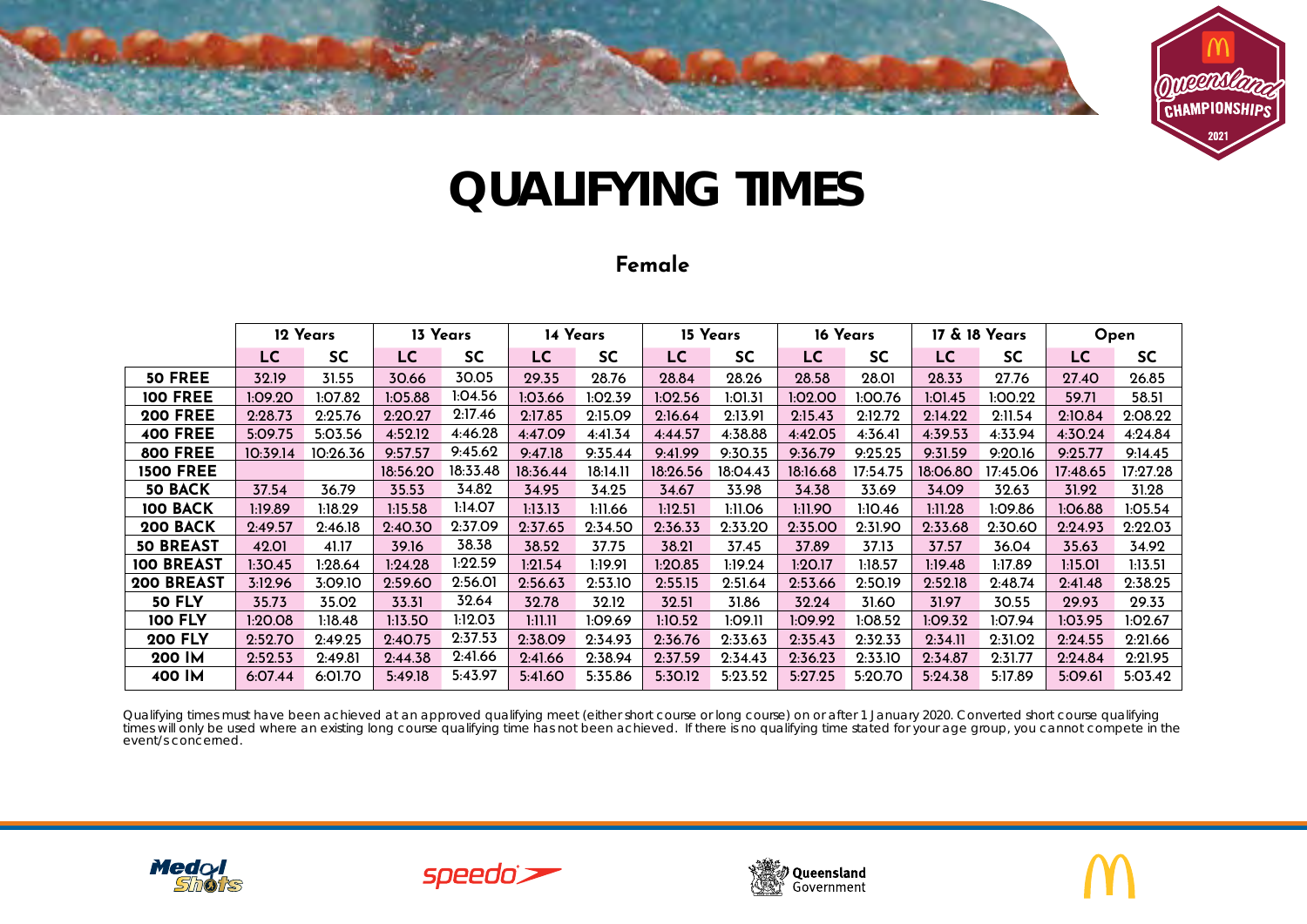

**MALE ‐ LC**

|                   |                 |            |                 |            |            |            |            |            | <b>12/14 Years</b> |                |         |         |                |         |         |         |                |           |
|-------------------|-----------------|------------|-----------------|------------|------------|------------|------------|------------|--------------------|----------------|---------|---------|----------------|---------|---------|---------|----------------|-----------|
|                   | S <sub>19</sub> | <b>S18</b> | S <sub>16</sub> | <b>S15</b> | <b>S14</b> | <b>S13</b> | <b>S12</b> | <b>S11</b> | <b>S10</b>         | S <sub>9</sub> | S8      | S7      | S <sub>6</sub> | S5      | $S4*$   | $S3*$   | S <sub>2</sub> | <b>S1</b> |
| 50m Free          | 45.76           | 50.34      | 45.14           | 43.33      | 45.76      | 42.58      | 41.69      | 46.34      | 42.59              | 45.75          | 47.65   | 50.03   | 53.31          | 1:00.16 | 1:09.40 | 1:19.52 | 1:49.99        | 2:01.01   |
| 100m Free         | 1:37.92         | 1:47.71    | 1:41.78         | 1:35.26    | 1:37.92    | 1:34.01    | 1:31.81    | 1:42.22    | 1:32.63            | 1:39.48        | 1:43.78 | 1:49.37 | 1:57.65        | 2:10.42 | 2:31.80 | 2:56.33 | 4:00.37        | 4:18.63   |
| 200m Free         | 3:01.75         | 3:19.92    | 3:24.80         | 3:01.64    | 3:01.75    | 2:58.23    | 2:51.61    | 3:20.27    | 2:59.75            | 3:09.89        | 3:21.49 | 3:36.22 | 3:46.81        | 4:36.34 | 5:24.52 | 6:08.46 |                |           |
| 400m Free         | 7:49.43         | 8:36.37    | 9:43.48         | 7:56.78    | 7:49.43    | 7:22.73    | 7:28.43    | 8:04.37    | 7:21.71            | 7:45.33        | 8:03.18 | 8:39.72 | 8:54.73        |         |         |         |                |           |
| 50m Back          | 54.51           | 3:50.40    | 56.95           | 49.81      | 54.51      | 52.26      | 52.64      | 58.83      | 52.46              | 55.40          | 57.38   | 1:04.04 | 1:06.63        | 1:10.28 | 1:23.35 | 1:28.44 | 1:57.00        | 2:25.23   |
| 100m Back         | 1:53.02         | 2:04.32    | 2:02.25         | 1:46.73    | 1:53.02    | 1:45.15    | 1:44.86    | 1:54.54    | 1:48.36            | 1:51.73        | 1:57.65 | 2:07.66 | 2:13.28        | 2:31.12 | 3:01.90 | 3:25.07 | 3:59.05        | 5:12.08   |
| <b>50m Breast</b> | 55.70           | 1:01.27    | 58.12           | 52.85      | 55.70      | 56.51      | 58.65      | 1:02.33    |                    | 55.24          | 1:00.36 | 1:08.52 | 1:08.67        | 1:19.92 | 1:24.95 | 1:30.95 | 1:43.48        | 2:48.44   |
| 100m Breast       | 2:02.79         | 2:15.07    | 2:10.09         | 1:50.38    | 2:02.79    | 1:58.98    | 2:02.45    | 2:11.79    |                    | 2:01.92        | 2:05.71 | 2:27.16 | 2:32.54        | 2:54.11 | 3:01.34 | 3:30.32 | 4:12.22        |           |
| 50m Fly           | 49.18           | 21:07.20   | 50.45           | 45.61      | 49.18      | 48.66      | 47.57      | 50.39      | 46.89              | 49.95          | 51.52   | 55.73   | 56.57          | 1:05.78 | 1:18.25 | 1:45.28 | 2:26.42        | 3:48.48   |
| 100m Fly          | 1:45.15         | 1:55.67    | 1:52.96         | 1:39.16    | 1:45.15    | 1:39.59    | 1:39.54    | 1:47.65    | 1:39.43            | 1:44.85        | 1:46.41 | 2:04.71 | 2:07.05        | 2:21.48 |         |         |                |           |
| 200m IM           | 3:59.42         | 4:23.36    | 4:32.75         | 3:45.72    | 3:59.42    | 3:49.98    | 3:48.79    | 4:11.45    | 3:50.62            | 3:57.66        | 4:10.01 | 4:33.50 | 4:46.34        | 5:20.44 | 5:19.70 | 6:04.27 |                |           |

*\*This event is 150m Individual Medley*

|                      |                 |            |                 |            |            |            |            |            | <b>15/16 Years</b> |                |         |           |         |         |         |                 |         |         |
|----------------------|-----------------|------------|-----------------|------------|------------|------------|------------|------------|--------------------|----------------|---------|-----------|---------|---------|---------|-----------------|---------|---------|
|                      |                 |            |                 |            |            |            |            |            |                    |                |         |           |         |         |         |                 |         |         |
|                      | S <sub>19</sub> | <b>S18</b> | S <sub>16</sub> | <b>S15</b> | <b>S14</b> | <b>S13</b> | <b>S12</b> | <b>S11</b> | <b>S10</b>         | S <sub>9</sub> | S8      | <b>S7</b> | S6      | S5.     | $S4*$   | S3 <sup>+</sup> | S2      | S1      |
| 50 <sub>m</sub> Free | 39.80           | 43.78      | 39.08           | 37.71      | 39.80      | 37.54      | 36.80      | 40.85      | 37.66              | 40.36          | 42.03   | 44.15     | 46.99   | 53.02   | 1:01.18 | 1:10.17         | 1:37.39 | 1:47.44 |
| 100m Free            | 1:26.20         | 1:34.82    | 1:28.02         | 1:22.95    | 1:26.20    | 1:22.75    | 1:20.99    | 1:30.18    | 1:21.80            | 1:27.74        | 1:31.54 | 1:36.54   | 1:43.75 | 1:55.03 | 2:13.78 | 2:35.68         | 3:33.00 | 3:49.11 |
| 200m Free            | 2:54.03         | 3:11.43    | 3:09.40         | 2:53.96    | 2:54.03    | 2:51.94    | 2:50.75    | 3:14.11    | 2:53.97            | 3:03.87        | 3:14.76 | 3:29.03   | 3:39.92 | 4:22.94 | 5:06.21 | 5:46.04         |         |         |
| 400m Free            | 7:16.33         | 7:59.96    | 8:44.99         | 7:08.80    | 7:16.33    | 6:51.46    | 6:56.86    | 7:30.82    | 6:50.67            | 7:12.64        | 7:29.30 | 8:03.19   | 8:17.71 |         |         |                 |         |         |
| 50m Back             | 47.38           | 52.12      | 49.35           | 43.33      | 47.38      | 45.91      | 46.35      | 51.79      | 46.22              | 48.87          | 50.61   | 56.39     | 58.86   | 1:02.13 | 1:13.50 | 1:18.15         | 1:43.43 | 2:07.89 |
| 100m Back            | 1:39.5          | 1:49.46    | 1:45.86         | 1:32.80    | 1:39.51    | 1:32.50    | 1:32.29    | 1:45.69    | 1:35.51            | 1:38.59        | 1:43.88 | 1:52.41   | 1:57.57 | 2:14.11 | 2:40.54 | 2:59.73         | 3:29.82 | 4:30.88 |
| <b>50m Breast</b>    | 48.54           | 0:53.39    | 50.30           | 45.14      | 48.54      | 49.72      | 51.54      | 54.82      |                    | 48.86          | 53.13   | 1:00.23   | 1:00.33 | 1:10.35 | 1:14.53 | 1:19.99         | 1:31.47 | 2:29.18 |
| 100m Breast          | 1:56.5          | 2:08.16    | 1:52.71         | 1:36.19    | 1:56.51    | 1:53.36    | 1:54.79    | 2:05.56    |                    | 1:56.30        | 1:58.80 | 2:19.24   | 2:25.80 | 2:41.77 | 2:50.99 | 3:37.44         | 4:15.85 |         |
| 50m Flv              | 42.71           | 46.98      | 43.52           | 39.74      | 42.71      | 42.80      | 41.83      | 44.28      | 41.35              | 44.02          | 45.46   | 49.19     | 49.91   | 58.03   | 1:08.74 | 1:32.41         | 2:08.23 | 3:23.15 |
| 100m Flv             | 1:33.23         | 1:42.55    | 1:37.48         | 1:26.41    | 1:33.23    | 1:27.58    | 1:27.59    | 1:34.80    | 1:27.65            | 1:32.37        | 1:33.71 | 1:50.29   | 1:51.96 | 2:04.27 |         |                 |         |         |
| 200m IM              | 3:30.58         | 3:51.64    | 3:55.20         | 3:16.76    | 3:30.58    | 3:22.42    | 3:21.38    | 3:41.54    | 3:23.15            | 3:29.65        | 3:40.48 | 4:00.88   | 4:12.38 | 4:36.48 | 4:12.00 | 4:54.11         |         |         |

*\*This event is 150m Individual Medley*

|                       |                 |            |                 |            |            |            |            |                 | <b>17/18 Years</b> |         |         |           |           |                |         |         |         |                |
|-----------------------|-----------------|------------|-----------------|------------|------------|------------|------------|-----------------|--------------------|---------|---------|-----------|-----------|----------------|---------|---------|---------|----------------|
|                       | S <sub>19</sub> | <b>S18</b> | S <sub>16</sub> | <b>S15</b> | <b>S14</b> | <b>S13</b> | <b>S12</b> | S <sub>11</sub> | <b>S10</b>         | S9      | S8      | <b>S7</b> | <b>S6</b> | S <sub>5</sub> | $S4*$   | $S3*$   | S2.     | S <sub>1</sub> |
| 50m Free              | 37.13           | 40.84      | 36.46           | 35.17      | 37.13      | 35.73      | 35.04      | 38.90           | 35.85              | 38.43   | 40.01   | 42.04     | 44.73     | 50.83          | 58.66   | 1:07.27 | 1:33.20 | 1:42.86        |
| 100 <sub>m</sub> Free | 1:22.04         | 1:30.25    | 1:22.15         | 1:17.34    | 1:22.04    | 1:18.77    | 1:17.10    | 1:25.85         | 1:17.89            | 1:23.53 | 1:27.15 | 1:31.92   | 1:38.77   | 1:50.30        | 2:08.25 | 2:29.31 | 3:23.87 | 3:39.29        |
| 200 <sub>m</sub> Free | 2:46.31         | 3:02.95    | 2:54.00         | 2:46.28    | 2:46.31    | 2:45.66    | 2:49.89    | 3:07.95         | 2:48.19            | 2:57.84 | 3:08.02 | 3:21.84   | 3:33.02   | 4:09.55        | 4:47.91 | 5:23.62 |         |                |
| <b>400m Free</b>      | 6:43.23         | 7:23.55    | 7:46.50         | 6:20.82    | 6:43.23    | 6:20.19    | 6:25.29    | 6:57.28         | 6:19.63            | 6:39.95 | 6:55.41 | 7:26.66   | 7:40.69   |                |         |         |         |                |
| 50m Back              | 44.20           | 48.62      | 46.05           | 40.40      | 44.20      | 43.46      | 43.87      | 49.02           | 43.75              | 46.26   | 47.91   | 53.38     | 55.73     | 59.38          | 1:10.23 | 1:14.70 | 1:38.52 | 2:01.76        |
| 100m Back             | 1:34.72         | 1:44.19    | 1:38.79         | :26.54     | 1:34.72    | 1:28.03    | 1:27.79    | 1:40.60         | 1:30.92            | 1:33.86 | 1:38.91 | 1:47.00   | 1:51.92   | 2:08.74        | 2:33.96 | 2:52.13 | 3:20.52 | 4:19.94        |
| <b>50m Breast</b>     | 45.27           | 7:40.80    | 46.94           | 42.09      | 45.27      | 47.11      | 48.83      | 51.95           |                    | 46.32   | 50.35   | 57.07     | 57.17     | 1:07.24        | 1:11.20 | 1:16.46 | 1:27.21 | 2:22.26        |
| 100m Breast           | 1:42.80         | 1:53.08    | 1:45.17         | 1:29.67    | 1:42.80    | 1:39.56    | 1:42.31    | 1:50.47         |                    | 1:42.07 | 1:45.42 | 2:02.83   | 2:07.26   | 2:26.77        | 2:32.63 | 2:57.19 | 3:33.48 |                |
| 50m Flv               | 39.91           | 43.90      | 40.64           | 37.04      | 39.91      | 40.60      | 39.67      | 42.00           | 39.24              | 41.76   | 43.13   | 46.64     | 47.35     | 55.52          | 1:05.73 | 1:28.35 | 2:02.26 | 3:14.00        |
| 100m Fly              | 1:28.15         | 1:36.96    | 1:31.45         | 1:20.55    | 1:28.15    | 1:23.47    | 1:23.50    | 1:30.38         | 1:23.57            | 1:28.07 | 1:29.34 | 1:45.20   | 1:46.74   | 1:59.16        |         |         |         |                |
| 200m IM               | 3:20.92         | 3:41.01    | 3:39.63         | 3:03.41    | 3:20.92    | 3:13.16    | 3:12.16    | 3:31.43         | 3:13.87            | 3:20.12 | 3:30.45 | 3:49.88   | 4:00.77   | 4:32.84        | 4:01.13 | 4:41.34 |         |                |

#### *\*This event is 150m Individual Medley*

 $\overline{a}$ 

|                   |                 |            |            |            |            |            |            |            | Open            |                |         |           |           |                |                   |         |                |                |
|-------------------|-----------------|------------|------------|------------|------------|------------|------------|------------|-----------------|----------------|---------|-----------|-----------|----------------|-------------------|---------|----------------|----------------|
|                   | S <sub>19</sub> | <b>S18</b> | <b>S16</b> | <b>S15</b> | <b>S14</b> | <b>S13</b> | <b>S12</b> | <b>S11</b> | S <sub>10</sub> | S <sub>9</sub> | S8      | <b>S7</b> | <b>S6</b> | S <sub>5</sub> | $S4$ <sup>*</sup> | S3*     | S <sub>2</sub> | S <sub>1</sub> |
| 50m Free          | 33.15           | 36.47      | 33.15      | 33.15      | 33.15      | 32.87      | 32.71      | 35.83      | 33.62           | 35.67          | 37.04   | 39.11     | 41.05     | 48.47          | 56.30             | 1:05.35 | 1:28.72        | 1:40.78        |
| 100m Free         | 1:14.14         | 1:21.55    | 1:14.14    | 1:14.14    | 1:14.14    | 1:11.15    | 1:11.47    | 1:19.60    | 1:13.10         | 1:17.18        | 1:20.64 | 1:25.76   | 1:31.16   | 1:46.44        | 2:02.52           | 2:25.80 | 3:15.68        | 3:29.80        |
| 200m Free         | 2:38.60         | 2:54.46    | 2:38.60    | 2:38.60    | 2:38.60    | 2:39.37    | 2:49.03    | 3:01.80    | 2:42.41         | 2:51.81        | 3:01.29 | 3:14.65   | 3:26.12   | 3:56.16        | 4:29.60           | 5:01.20 |                |                |
| 400m Free         | 5:44.22         | 6:18.65    | 5:44.22    | 5:44.22    | 5:44.22    | 5:23.24    | 5:30.12    | 6:11.21    | 5:26.53         | 5:44.44        | 5:59.16 | 6:24.08   | 6:50.18   |                |                   |         |                |                |
| 50m Back          | 38.92           | 42.81      | 38.92      | 38.92      | 38.92      | 39.37      | 40.89      | 45.53      | 41.02           | 44.09          | 45.53   | 49.72     | 53.98     | 1:01.82        | 1:11.04           | 1:17.37 | 1:34.36        | 1:51.46        |
| 100m Back         | 1:25.73         | 1:34.31    | :25.73     | 1:25.73    | 1:25.73    | :18.79     | :19.19     | 1:31.10    | 1:23.42         | 1:27.19        | 1:32.72 | 1:37.07   | 1:43.60   | 2:13.02        | 2:29.72           | 2:33.78 | 2:52.14        | 3:26.24        |
| <b>50m Breast</b> | 41.31           | 45.44      | 41.31      | 41.31      | 41.31      | 43.24      | 44.08      | 47.51      |                 | 45.24          | 46.50   | 51.71     | 51.47     | 1:05.90        | 1:06.88           | 1:14.10 | 1:22.96        | 2:18.34        |
| 100m Breast       | 1:37.65         | 1:47.41    | 1:37.65    | 1:37.65    | 1:37.65    | 1:34.07    | 1:34.96    | 1:46.30    |                 | 1:36.94        | 1:41.93 | 1:52.72   | 1:56.19   | 2:24.82        | 2:28.24           | 2:53.73 | 3:30.10        |                |
| 50m Fly           | 35.67           | 39.24      | 35.67      | 35.67      | 35.67      | 36.89      | 35.88      | 37.74      | 36.88           | 38.93          | 40.69   | 43.92     | 44.67     | 55.25          | 1:02.19           | 1:22.73 |                |                |
| 100m Fly          | 1:18.10         | 1:25.91    | 1:18.10    | 1:18.10    | 1:18.10    | 1:13.84    | 1:14.51    | 1:21.42    | 1:16.14         | 1:19.68        | 1:20.42 | 1:39.48   | 1:36.87   | 1:47.93        |                   |         |                |                |
| 200m IM           | 2:57.35         | 3:15.09    | 2:57.35    | 2:57.35    | 2:57.35    | 2:52.04    | 2:51.24    | 3:10.49    | 2:54.34         | 3:03.11        | 3:11.86 | 3:26.34   | 3:38.16   | 4:30.64        | 3:52.65           | 4:29.31 |                |                |

*\*This event is 150m Individual Medley*

Qualifying times must have been achieved at an approved qualifying meet (either short course or long course) on or after 1 January 2020. Converted short course qualifying times will only be used where an existing long cour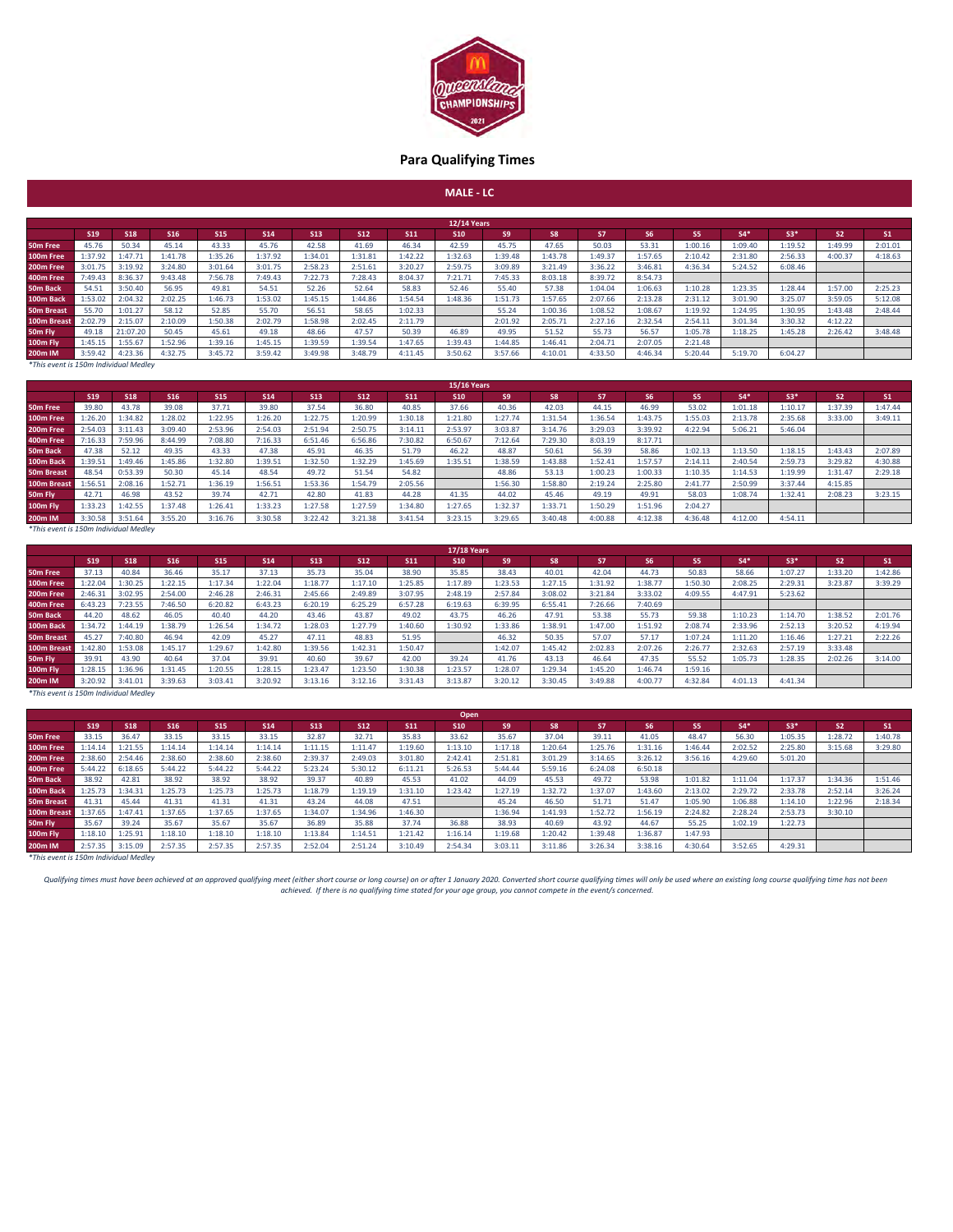

#### **FEMALE ‐ LC**

|                                                                                                                                                                                                                                                                                                                                              |            |            |            |            |            |            |            |                 | <b>12/14 Years</b> |                |         |           |                |                |         |         |         |                |
|----------------------------------------------------------------------------------------------------------------------------------------------------------------------------------------------------------------------------------------------------------------------------------------------------------------------------------------------|------------|------------|------------|------------|------------|------------|------------|-----------------|--------------------|----------------|---------|-----------|----------------|----------------|---------|---------|---------|----------------|
|                                                                                                                                                                                                                                                                                                                                              | <b>S19</b> | <b>S18</b> | <b>S16</b> | <b>S15</b> | <b>S14</b> | <b>S13</b> | <b>S12</b> | S <sub>11</sub> | <b>S10</b>         | S <sub>9</sub> | S8      | <b>S7</b> | S <sub>6</sub> | S <sub>5</sub> | $S4*$   | $S3*$   | S2'     | S <sub>1</sub> |
| 50 <sub>m</sub> Free                                                                                                                                                                                                                                                                                                                         | 52.03      | 57.23      | 54.98      | 48.11      | 52.03      | 49.24      | 48.71      | 55.60           | 51.18              | 52.82          | 56.35   | 58.08     | 1:03.26        | 1:08.35        | 1:20.47 | 1:41.58 | 2:08.47 | 2:18.68        |
| 100m Free                                                                                                                                                                                                                                                                                                                                    | 1:51.91    | 2:03.11    | 1:58.89    | 1:45.30    | 1:51.91    | 1:46.36    | 1:46.85    | 2:02.28         | 1:50.52            | 1:52.62        | 2:01.13 | 2:05.27   | 2:16.31        | 2:26.58        | 2:51.99 | 3:26.72 | 4:23.83 | 4:57.96        |
| 200m Free                                                                                                                                                                                                                                                                                                                                    | 3:26.02    | 3:46.63    | 3:56.85    | 3:24.67    | 3:26.02    | 3:27.00    | 3:22.07    | 3:43.05         | 3:22.98            | 3:41.60        | 3:45.73 | 4:04.59   | 4:05.29        | 5:09.10        | 5:58.83 | 7:18.37 |         |                |
| 9:05.20<br>8:28.75<br>8:06.05<br>8:13.58<br>8:14.35<br>9:50.21<br>8:28.75<br>9:19.63<br>10:55.73<br>8:14.59<br>9:17.18<br>8:43.84<br>9:14.60<br>400m Free<br>1:08.78<br>1:06.29<br>55.85<br>1:01.28<br>59.90<br>1:02.94<br>1:12.99<br>1:17.53<br>58.11<br>6:14.40<br>58.11<br>1:00.61<br>1:07.47<br>1:19.80<br>1:35.50<br>1:47.58<br>2:07.89 |            |            |            |            |            |            |            |                 |                    |                |         |           |                |                |         |         |         |                |
| 50m Back                                                                                                                                                                                                                                                                                                                                     |            |            |            |            |            |            |            |                 |                    |                |         |           |                |                |         |         |         | 2:15.37        |
| 100m Back                                                                                                                                                                                                                                                                                                                                    | 2:04.28    | 2:16.7     | 2:32.61    | 2:00.01    | 2:04.28    | 2:01.98    | 2:02.26    | 2:20.92         | 2:00.04            | 2:06.49        | 2:15.91 | 2:27.82   | 2:34.37        | 2:54.47        | 3:22.38 | 3:55.98 | 4:48.26 | 5:10.18        |
| <b>50m Breast</b>                                                                                                                                                                                                                                                                                                                            | 1:04.78    | 1:11.26    | 1:08.73    | 1:00.19    | 1:04.78    | 1:08.15    | 1:05.58    | 1:14.48         |                    | 1:09.07        | 1:10.83 | 1:22.42   | 1:23.67        | 1:25.95        | 1:38.55 | 1:46.41 | 2:18.45 | 3:19.08        |
| 100m Breast                                                                                                                                                                                                                                                                                                                                  | 2:27.10    | 2:41.81    | 2:38.44    | 2:13.67    | 2:27.10    | 2:20.79    | 2:19.44    | 2:41.21         |                    | 2:22.44        | 2:24.78 | 2:46.86   | 3:06.96        | 3:05.20        | 3:30.09 | 4:23.21 | 5:36.24 |                |
| 50m Fly                                                                                                                                                                                                                                                                                                                                      | 56.62      | 46:04.80   | 58.50      | 52.34      | 56.62      | 55.61      | 58.77      | 1:02.33         | 58.05              | 59.96          | 1:03.50 | 1:04.93   | 1:18.46        | 1:20.65        | 1:41.68 | 1:53.11 |         |                |
| 100m Fly                                                                                                                                                                                                                                                                                                                                     | 2:03.59    | 2:15.94    | 2:53.95    | 1:57.52    | 2:03.59    | 1:56.08    | 1:54.10    | 2:20.92         | 1:59.85            | 2:00.02        | 2:06.54 | 2:22.29   | 2:36.03        | 3:35.61        |         |         |         |                |
| 200m IM                                                                                                                                                                                                                                                                                                                                      | 4:22.48    | 4:48.73    | 5:15.05    | 4:21.14    | 4:22.48    | 4:20.62    | 4:23.74    | 5:00.54         | 4:23.96            | 4:26.77        | 4:43.56 | 5:03.96   | 5:28.81        | 5:58.58        | 5:34.82 | 6:34.84 |         |                |
| *This event is 150m Individual Medlev                                                                                                                                                                                                                                                                                                        |            |            |            |            |            |            |            |                 |                    |                |         |           |                |                |         |         |         |                |

**S19 S18 S16 S15 S14 S13 S12 S11 S10 S9 S8 S7 S6 S5 S4\* S3\* S2 S1 50m Free** 45.25 49.78 47.66 41.92 45.25 43.38 42.94 48.94 45.10 46.59 49.66 51.28 55.65 1:00.34 1:10.44 1:29.05 1:53.26 1:58.05 **100m Free** 1:38.49 1:48.34 1:43.00 1:31.76 1:38.49 1:33.75 1:34.13 1:47.62 1:37.37 1:39.47 1:46.84 1:50.57 2:00.04 2:09.43 2:30.81 3:00.16 3:53.38 4:23.83 **200m Free** 3:18.94 3:38.83 3:39.49 3:18.04 3:18.94 3:19.86 3:15.20 3:35.08 3:16.13 3:33.88 3:37.54 3:55.78 3:56.72 4:53.48 5:33.33 6:41.79 **400m Free** 7:52.77 8:40.04 9:49.89 8:10.34 7:52.77 7:31.96 7:39.61 8:37.89 7:38.93 7:40.35 8:07.37 8:35.81 9:08.70 **50m Back** 50.50 55.55 57.53 48.56 50.50 53.39 59.96 59.41 52.76 55.49 1:00.62 1:04.31 1:08.29 1:10.64 1:24.13 1:34.56 1:53.02 1:59.98 **100m Back** 1:49.48 2:00.43 2:11.81 1:44.30 1:49.48 1:47.35 1:47.65 2:04.01 1:45.90 1:51.72 2:00.06 2:10.17 2:15.95 2:34.03 2:57.84 3:27.34 4:12.02 4:32.41 **50m Breast** 56.22 1:01.84 59.61 52.38 56.22 1:00.13 57.75 1:05.41 1:00.67 1:02.35 1:12.69 1:13.63 1:15.82 1:26.54 1:33.85 2:02.69 2:56.53 **100m Breast** 2:09.51 2:22.47 2:17.28 1:56.36 2:09.51 2:04.12 2:02.85 2:18.61 2:05.75 2:07.92 2:27.17 2:34.76 2:43.79 3:04.81 3:53.39 4:57.53 **50m Fly** 49.31 54.24 50.71 45.50 49.31 49.27 48.59 57.46 50.41 51.42 54.37 56.73 1:00.74 1:11.16 1:28.90 1:39.50 **100m Fly** 1:49.82 2:00.81 2:28.63 1:42.39 1:49.82 1:42.08 1:40.64 2:03.94 1:45.41 1:45.80 1:51.32 2:05.25 2:17.04 3:09.63 **200m IM** 3:55.79 4:19.36 4:32.27 3:47.29 3:55.79 3:49.49 3:52.21 4:24.37 3:52.42 3:55.60 4:10.22 4:35.92 4:56.77 5:16.65 4:41.15 5:30.86 *\*This event is 150m Individual Medley* **15/16 Years**

|             |            |            |                 |            |            |            |            |                 | <b>17/18 Years</b> |                |         |           |                |                |         |         |                |                |
|-------------|------------|------------|-----------------|------------|------------|------------|------------|-----------------|--------------------|----------------|---------|-----------|----------------|----------------|---------|---------|----------------|----------------|
|             | <b>S19</b> | <b>S18</b> | S <sub>16</sub> | <b>S15</b> | <b>S14</b> | <b>S13</b> | <b>S12</b> | S <sub>11</sub> | <b>S10</b>         | S <sub>9</sub> | S8      | <b>S7</b> | S <sub>6</sub> | S <sub>5</sub> | $S4*$   | S3*     | S <sub>2</sub> | S <sub>1</sub> |
| 50m Free    | 42.20      | 46.42      | 44.47           | 39.08      | 42.20      | 41.21      | 40.79      | 46.48           | 42.85              | 44.26          | 47.17   | 48.72     | 52.86          | 57.78          | 1:07.37 | 1:25.18 | 1:48.14        | 1:52.75        |
| 100m Free   | 1:33.55    | 1:42.90    | 1:36.12         | 1:25.54    | 1:33.55    | 1:29.05    | 1:29.40    | 1:42.06         | 1:32.50            | 1:34.52        | 1:41.50 | 1:45.05   | 1:54.03        | 2:03.98        | 2:24.27 | 2:52.16 | 3:42.95        | 4:12.08        |
| 200m Free   | 3:11.85    | 3:31.04    | 3:22.13         | 3:11.40    | 3:11.85    | 3:12.71    | 3:08.32    | 3:27.11         | 3:09.28            | 3:26.16        | 3:29.36 | 3:46.97   | 3:48.15        | 4:37.86        | 5:07.83 | 6:05.21 |                |                |
| 400m Free   | 7:16.78    | 8:00.46    | 8:44.06         | 7:15.47    | 7:16.78    | 6:57.86    | 7:04.63    | 7:58.60         | 7:04.28            | 7:06.35        | 7:30.91 | 7:57.02   | 8:27.19        |                |         |         |                |                |
| 50m Back    | 47.11      | 51.82      | 53.66           | 45.29      | 47.11      | 50.49      | 51.03      | 56.19           | 49.90              | 52.48          | 57.33   | 1:00.82   | 1:04.58        | 1:07.50        | 1:20.33 | 1:30.25 | 1:47.56        | 1:54.22        |
| 100m Back   | 1:44.18    | 1:54.60    | 2:03.06         | 1:37.28    | 1:44.18    | 1:42.14    | 1:42.44    | 1:58.00         | 1:40.80            | 1:46.35        | 1:54.29 | 2:03.88   | 2:09.37        | 2:27.69        | 2:50.37 | 3:18.91 | 4:00.64        | 4:20.31        |
| 50m Breast  | 52.44      | 0:57.68    | 55.62           | 48.83      | 52.44      | 56.88      | 54.62      | 1:01.86         |                    | 57.38          | 58.97   | 1:08.76   | 1:09.62        | 1:12.39        | 1:22.57 | 1:29.60 | 1:56.84        | 2:49.20        |
| 100m Breast | 2:02.84    | 2:15.13    | 2:08.10         | 1:48.50    | 2:02.84    | 1:57.74    | 1:56.53    | 2:14.60         |                    | 1:59.30        | 2:01.36 | 2:19.61   | 2:26.81        | 2:36.78        | 2:56.73 | 3:43.50 | 4:43.90        |                |
| 50m Fly     | 45.97      | 50.57      | 47.31           | 42.44      | 45.97      | 46.58      | 45.96      | 54.32           | 47.66              | 48.61          | 51.41   | 53.64     | 57.42          | 1:07.95        | 1:24.77 | 1:34.96 |                |                |
| 100m Fly    | 1:43.44    | 1:53.78    | 2:19.01         | 1:35.45    | 1:43.44    | 1:37.07    | 1:35.73    | 1:57.86         | 1:40.23            | 1:40.62        | 1:45.86 | 1:59.11   | 2:10.30        | 3:01.65        |         |         |                |                |
| 200m IM     | 3:44.77    | 4:07.25    | 4:14.17         | 3:31.92    | 3:44.77    | 3:38.79    | 4:14.38    | 4:12.02         | 3:41.58            | 3:44.70        | 3:58.62 | 4:16.03   | 4:35.60        | 5:04.00        | 4:41.67 | 5:30.25 |                |                |
|             |            |            |                 |            |            |            |            |                 |                    |                |         |           |                |                |         |         |                |                |

*\*This event is 150m Individual Medley*

|                      |            |            |                 |            |            |            |            |                 | Open    |                |         |           |           |         |         |         |           |                |
|----------------------|------------|------------|-----------------|------------|------------|------------|------------|-----------------|---------|----------------|---------|-----------|-----------|---------|---------|---------|-----------|----------------|
|                      | <b>S19</b> | <b>S18</b> | S <sub>16</sub> | <b>S15</b> | <b>S14</b> | <b>S13</b> | <b>S12</b> | S <sub>11</sub> | S10     | S <sub>9</sub> | S8      | <b>S7</b> | <b>S6</b> | S5      | $S4*$   | $S3*$   | <b>S2</b> | S <sub>1</sub> |
| 50 <sub>m</sub> Free | 37.35      | 41.08      | 37.35           | 37.35      | 37.35      | 37.92      | 37.75      | 42.24           | 39.61   | 41.32          | 43.62   | 46.01     | 47.85     | 57.26   | 1:00.40 | 1:17.66 | 1:38.66   | 1:48.91        |
| 100m Free            | 1:25.03    | 1:33.53    | 1:25.03         | 1:25.03    | 1:25.03    | 1:22.42    | 1:22.15    | 1:32.69         | 1:25.22 | 1:29.76        | 1:34.84 | 1:38.85   | 1:44.59   | 2:03.38 | 2:11.92 | 2:25.21 | 3:31.57   | 4:01.95        |
| 200m Free            | 3:04.77    | 3:23.24    | 3:04.77         | 3:04.77    | 3:04.77    | 3:05.57    | 3:01.44    | 3:19.14         | 3:02.43 | 3:18.44        | 3:21.17 | 3:38.16   | 3:39.58   | 4:22.24 | 4:42.33 | 5:28.63 |           |                |
| 400m Free            | 6:08.95    | 6:45.85    | 6:08.95         | 6:08.95    | 6:08.95    | 5:59.85    | 5:58.60    | 6:47.21         | 6:04.76 | 6:23.80        | 6:35.13 | 6:53.73   | 7:14.25   |         |         |         |           |                |
| 50m Back             | 41.31      | 45.44      | 41.31           | 41.31      | 41.31      | 47.48      | 47.83      | 52.66           | 46.92   | 49.81          | 54.18   | 57.38     | 57.37     | 1:12.13 | 1:21.14 | 1:28.47 | 1:43.04   | 1:53.10        |
| 100m Back            | 1:34.60    | 1:44.06    | 1:34.60         | 1:34.60    | 1:34.60    | 1:31.99    | 1:32.91    | 1:46.34         | 1:33.57 | 1:40.07        | 1:47.72 | 1:52.54   | 1:57.55   | 2:24.38 | 2:37.53 | 3:06.38 | 3:16.54   | 3:45.21        |
| <b>50m Breast</b>    | 45.05      | 49.55      | 45.05           | 45.05      | 45.05      | 54.56      | 51.17      | 56.10           |         | 52.05          | 54.98   | 1:04.42   | 1:03.08   | 1:13.77 | 1:19.61 | 1:31.09 | 1:55.64   | 2:47.34        |
| 100m Breast          | 1:53.30    | 2:04.63    | 1:53.30         | 1:53.30    | 1:53.30    | 1:50.13    | 1:48.20    | 2:03.73         |         | 1:53.55        | 1:56.60 | 2:11.31   | 2:18.38   | 2:41.03 | 2:50.39 | 3:56.28 | 4:32.33   |                |
| 50m Fly              | 41.47      | 45.62      | 41.47           | 41.47      | 41.47      | 43.68      | 43.04      | 49.60           | 43.92   | 45.24          | 48.06   | 51.25     | 52.36     | 1:10.06 | 1:17.94 | 1:34.28 |           |                |
| 100m Fly             | 1:33.50    | 1:42.85    | 1:33.50         | 1:33.50    | 1:33.50    | 1:26.94    | 1:28.89    | 1:45.75         | 1:29.84 | 1:32.77        | 1:35.28 | 1:47.98   | 1:54.93   | 2:50.81 |         |         |           |                |
| 200m IM              | 3:20.22    | 3:40.24    | 3:20.22         | 3:20.22    | 3:20.22    | 3:16.79    | 3:18.81    | 3:43.89         | 3:19.14 | 3:29.13        | 3:39.93 | 3:58.30   | 4:03.63   | 4:53.36 | 4:50.55 | 5:20.22 |           |                |

*\*This event is 150m Individual Medley*

Qualifying times must have been achieved at an approved qualifying meet (either short course or long course) on or after 1 January 2020. Converted short course qualifying times will only be used where an existing long course qualifying time has not been achieved. If there is no qualifying time stated for your age group, you cannot compete in the event/s concerned.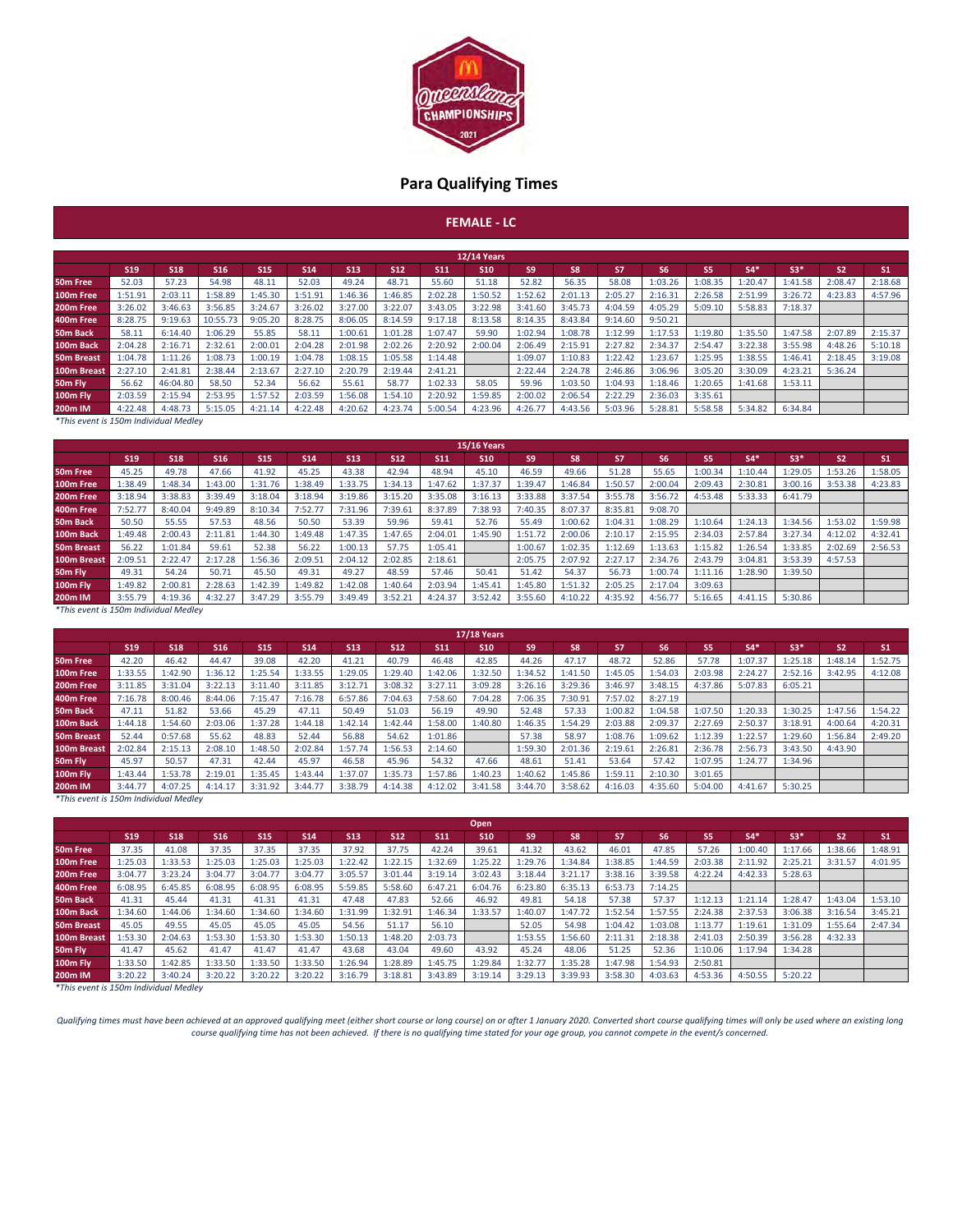

|                                                 |                 |            |         |            |            |            |            |                 | <b>MALE - SC</b>   |         |         |           |                |         |         |         |           |                |
|-------------------------------------------------|-----------------|------------|---------|------------|------------|------------|------------|-----------------|--------------------|---------|---------|-----------|----------------|---------|---------|---------|-----------|----------------|
|                                                 |                 |            |         |            |            |            |            |                 | <b>12/14 Years</b> |         |         |           |                |         |         |         |           |                |
|                                                 | S <sub>19</sub> | <b>S18</b> | S16     | <b>S15</b> | <b>S14</b> | <b>S13</b> | <b>S12</b> | S <sub>11</sub> | <b>S10</b>         | S9      | S8      | <b>S7</b> | S <sub>6</sub> | S5      | $S4*$   | $S3*$   | <b>S2</b> | S <sub>1</sub> |
| 50m Free                                        | 44.84           | 49.33      | 45.14   | 43.33      | 45.76      | 42.58      | 41.69      | 46.34           | 42.59              | 45.75   | 47.65   | 50.03     | 53.31          | 1:00.16 | 1:09.40 | 1:19.52 | 1:49.99   | 2:01.01        |
| 100m Free                                       | 1:35.96         | 1:45.55    | 1:41.78 | 1:35.26    | 1:37.92    | 1:34.01    | 1:31.81    | 1:42.22         | 1:32.63            | 1:39.48 | 1:43.78 | 1:49.37   | 1:57.65        | 2:10.42 | 2:31.80 | 2:56.33 | 4:00.37   | 4:18.63        |
| 200m Free                                       | 2:58.11         | 3:15.92    | 3:24.80 | 3:01.64    | 3:01.75    | 2:58.23    | 2:51.61    | 3:20.27         | 2:59.75            | 3:09.89 | 3:21.49 | 3:36.22   | 3:46.81        | 4:36.34 | 5:24.52 | 6:08.46 |           |                |
| 400m Free                                       | 7:40.04         | 8:26.04    | 9:43.48 | 7:56.78    | 7:49.43    | 7:22.73    | 7:28.43    | 8:04.37         | 7:21.71            | 7:45.33 | 8:03.18 | 8:39.72   | 8:54.73        |         |         |         |           |                |
| 50m Back                                        | 53.42           | 58.76      | 56.95   | 49.81      | 54.51      | 52.26      | 52.64      | 58.83           | 52.46              | 55.40   | 57.38   | 1:04.04   | 1:06.63        | 1:10.28 | 1:23.35 | 1:28.44 | 1:57.00   | 2:25.23        |
| 100m Back                                       | 1:50.76         | 2:01.84    | 2:02.25 | 1:46.73    | 1:53.02    | 1:45.15    | 1:44.86    | 1:54.54         | 1:48.36            | 1:51.73 | 1:57.65 | 2:07.66   | 2:13.28        | 2:31.12 | 3:01.90 | 3:25.07 | 3:59.05   | 5:12.08        |
| <b>50m Breast</b>                               | 54.59           | 1:00.04    | 58.12   | 52.85      | 55.70      | 56.51      | 58.65      | 1:02.33         |                    | 55.24   | 1:00.36 | 1:08.52   | 1:08.67        | 1:19.92 | 1:24.95 | 1:30.95 | 1:43.48   | 2:48.44        |
| 100m Breast                                     | 2:00.34         | 2:12.37    | 2:10.09 | 1:50.38    | 2:02.79    | 1:58.98    | 2:02.45    | 2:11.79         |                    | 2:01.92 | 2:05.71 | 2:27.16   | 2:32.54        | 2:54.11 | 3:01.34 | 3:30.32 | 4:12.22   |                |
| 50m Fly                                         | 48.20           | 53.02      | 50.45   | 45.61      | 49.18      | 48.66      | 47.57      | 50.39           | 46.89              | 49.95   | 51.52   | 55.73     | 56.57          | 1:05.78 | 1:18.25 | 1:45.28 | 2:26.42   | 3:48.48        |
| 100m Fly                                        | 1:43.05         | 1:53.36    | 1:52.96 | 1:39.16    | 1:45.15    | 1:39.59    | 1:39.54    | 1:47.65         | 1:39.43            | 1:44.85 | 1:46.41 | 2:04.71   | 2:07.05        | 2:21.48 |         |         |           |                |
| 200m IM                                         | 3:54.63         | 4:18.10    | 4:32.75 | 3:45.72    | 3:59.42    | 3:49.98    | 3:48.79    | 4:11.45         | 3:50.62            | 3:57.66 | 4:10.01 | 4:33.50   | 4:46.34        | 5:20.44 | 5:19.70 | 6:04.27 |           |                |
| <b>SThis property of COpe Individual Modion</b> |                 |            |         |            |            |            |            |                 |                    |         |         |           |                |         |         |         |           |                |

*\*This event is 150m Individual Medley*

|                      |                 |            |                 |            |            |            |            |            | <b>15/16 Years</b> |         |         |           |                |         |         |         |                |                |
|----------------------|-----------------|------------|-----------------|------------|------------|------------|------------|------------|--------------------|---------|---------|-----------|----------------|---------|---------|---------|----------------|----------------|
|                      | S <sub>19</sub> | <b>S18</b> | S <sub>16</sub> | <b>S15</b> | <b>S14</b> | <b>S13</b> | <b>S12</b> | <b>S11</b> | <b>S10</b>         | S9      | S8      | <b>S7</b> | S <sub>6</sub> | S5'     | $S4*$   | S3*     | S <sub>2</sub> | S <sub>1</sub> |
| 50 <sub>m</sub> Free | 39.00           | 42.90      | 39.08           | 37.71      | 39.80      | 37.54      | 36.80      | 40.85      | 37.66              | 40.36   | 42.03   | 44.15     | 46.99          | 53.02   | 1:01.18 | 1:10.17 | 1:37.39        | 1:47.44        |
| 100m Free            | 1:24.48         | 1:32.93    | 1:28.02         | 1:22.95    | 1:26.20    | 1:22.75    | 1:20.99    | 1:30.18    | 1:21.80            | 1:27.74 | 1:31.54 | 1:36.54   | 1:43.75        | 1:55.03 | 2:13.78 | 2:35.68 | 3:33.00        | 3:49.11        |
| 200m Free            | 2:50.55         | 3:07.61    | 3:09.40         | 2:53.96    | 2:54.03    | 2:51.94    | 2:50.75    | 3:14.11    | 2:53.97            | 3:03.87 | 3:14.76 | 3:29.03   | 3:39.92        | 4:22.94 | 5:06.21 | 5:46.04 |                |                |
| 400m Free            | 7:07.60         | 7:50.36    | 8:44.99         | 7:08.80    | 7:16.33    | 6:51.46    | 6:56.86    | 7:30.82    | 6:50.67            | 7:12.64 | 7:29.30 | 8:03.19   | 8:17.71        |         |         |         |                |                |
| 50m Back             | 46.43           | 51.08      | 49.35           | 43.33      | 47.38      | 45.91      | 46.35      | 51.79      | 46.22              | 48.87   | 50.61   | 56.39     | 58.86          | 1:02.13 | 1:13.50 | 1:18.15 | 1:43.43        | 2:07.89        |
| 100m Back            | 1:37.52         | 1:47.27    | 1:45.86         | 1:32.80    | 1:39.51    | 1:32.50    | 1:32.29    | 1:45.69    | 1:35.51            | 1:38.59 | 1:43.88 | 1:52.41   | 1:57.57        | 2:14.11 | 2:40.54 | 2:59.73 | 3:29.82        | 4:30.88        |
| 50m Breast           | 47.57           | 52.33      | 50.30           | 45.14      | 48.54      | 49.72      | 51.54      | 54.82      |                    | 48.86   | 53.13   | 1:00.23   | 1:00.33        | 1:10.35 | 1:14.53 | 1:19.99 | 1:31.47        | 2:29.18        |
| 100m Breast          | 1:54.18         | 2:05.59    | 1:52.71         | 1:36.19    | 1:56.51    | 1:53.36    | 1:54.79    | 2:05.56    |                    | 1:56.30 | 1:58.80 | 2:19.24   | 2:25.80        | 2:41.77 | 2:50.99 | 3:37.44 | 4:15.85        |                |
| 50m Fly              | 41.86           | 46.04      | 43.52           | 39.74      | 42.71      | 42.80      | 41.83      | 44.28      | 41.35              | 44.02   | 45.46   | 49.19     | 49.91          | 58.03   | 1:08.74 | 1:32.41 | 2:08.23        | 3:23.15        |
| 100m Fly             | 1:31.36         | 1:40.50    | 1:37.48         | 1:26.41    | 1:33.23    | 1:27.58    | 1:27.59    | 1:34.80    | 1:27.65            | 1:32.37 | 1:33.71 | 1:50.29   | 1:51.96        | 2:04.27 |         |         |                |                |
| 200m IM              | 3:26.37         | 3:47.00    | 3:55.20         | 3:16.76    | 3:30.58    | 3:22.42    | 3:21.38    | 3:41.54    | 3:23.15            | 3:29.65 | 3:40.48 | 4:00.88   | 4:12.38        | 4:36.48 | 4:12.04 | 4:54.11 |                |                |

*\*This event is 150m Individual Medley*

|                   |              |            |         |            |            |            |            |                 | <b>17/18 Years</b> |                |         |           |                |           |         |         |                |                |
|-------------------|--------------|------------|---------|------------|------------|------------|------------|-----------------|--------------------|----------------|---------|-----------|----------------|-----------|---------|---------|----------------|----------------|
|                   | S19          | <b>S18</b> | S16     | <b>S15</b> | <b>S14</b> | <b>S13</b> | <b>S12</b> | S <sub>11</sub> | <b>S10</b>         | S <sub>9</sub> | S8      | <b>S7</b> | S <sub>6</sub> | <b>S5</b> | $S4*$   | S3*     | S <sub>2</sub> | S <sub>1</sub> |
| 50m Free          | 36.39        | 40.03      | 36.46   | 35.17      | 37.13      | 35.73      | 35.04      | 38.90           | 35.85              | 38.43          | 40.01   | 42.04     | 44.73          | 50.83     | 58.66   | 1:07.27 | 1:33.20        | 1:42.86        |
| 100m Free         | 1:20.40      | 1:28.44    | 1:22.15 | 1:17.34    | 1:22.04    | 1:18.77    | 1:17.10    | 1:25.85         | 1:17.89            | 1:23.53        | 1:27.15 | 1:31.92   | 1:38.77        | 1:50.30   | 2:08.25 | 2:29.31 | 3:23.87        | 3:39.29        |
| 200m Free         | 2:42.99      | 2:59.29    | 2:54.00 | 2:46.28    | 2:46.31    | 2:45.66    | 2:49.89    | 3:07.95         | 2:48.19            | 2:57.84        | 3:08.02 | 3:21.84   | 3:33.02        | 4:09.55   | 4:47.91 | 5:23.62 |                |                |
| 400m Free         | 6:35.16      | 7:14.68    | 7:46.50 | 6:20.82    | 6:43.23    | 6:20.19    | 6:25.29    | 6:57.28         | 6:19.63            | 6:39.95        | 6:55.41 | 7:26.66   | 7:40.69        |           |         |         |                |                |
| 50m Back          | 43.32        | 47.65      | 46.05   | 40.40      | 44.20      | 43.46      | 43.87      | 49.02           | 43.75              | 46.26          | 47.91   | 53.38     | 55.73          | 59.38     | 1:10.23 | 1:14.70 | 1:38.52        | 2:01.76        |
| 100m Back         | 1:32.82      | 1:42.10    | 1:38.79 | 1:26.54    | 1:34.72    | 1:28.03    | 1:27.79    | 1:40.60         | 1:30.92            | 1:33.86        | 1:38.91 | 1:47.00   | 1:51.92        | 2:08.74   | 2:33.96 | 2:52.13 | 3:20.52        | 4:19.94        |
| <b>50m Breast</b> | 44.36        | 48.80      | 46.94   | 42.09      | 45.27      | 47.11      | 48.83      | 51.95           |                    | 46.32          | 50.35   | 57.07     | 57.17          | 1:07.24   | 1:11.20 | 1:16.46 | 1:27.21        | 2:22.26        |
| 100m Breast       | 1:40.74      | 1:50.82    | 1:45.17 | 1:29.67    | 1:42.80    | 1:39.56    | 1:42.31    | 1:50.47         |                    | 1:42.07        | 1:45.42 | 2:02.83   | 2:07.26        | 2:26.77   | 2:32.63 | 2:57.19 | 3:33.48        |                |
| 50m Fly           | 39.11        | 43.02      | 40.64   | 37.04      | 39.91      | 40.60      | 39.67      | 42.00           | 39.24              | 41.76          | 43.13   | 46.64     | 47.35          | 55.52     | 1:05.73 | 1:28.35 | 2:02.26        | 3:14.00        |
| 100m Fly          | 1:26.39      | 1:35.02    | 1:31.45 | 1:20.55    | 1:28.15    | 1:23.47    | 1:23.50    | 1:30.38         | 1:23.57            | 1:28.07        | 1:29.34 | 1:45.20   | 1:46.74        | 1:59.16   |         |         |                |                |
| 200m IM<br>----   | 3:16.90<br>. | 3:36.59    | 3:39.63 | 3:03.41    | 3:20.92    | 3:13.16    | 3:12.16    | 3:31.43         | 3:13.87            | 3:20.12        | 3:30.45 | 3:49.88   | 4:00.77        | 4:32.84   | 4:01.13 | 4:41.34 |                |                |

*\*This event is 150m Individual Medley*

|                   |                 |            |            |            |            |         |            |            | Open       |         |         |           |                |         |         |         |           |                |
|-------------------|-----------------|------------|------------|------------|------------|---------|------------|------------|------------|---------|---------|-----------|----------------|---------|---------|---------|-----------|----------------|
|                   | S <sub>19</sub> | <b>S18</b> | <b>S16</b> | <b>S15</b> | <b>S14</b> | S13     | <b>S12</b> | <b>S11</b> | <b>S10</b> | S9      | S8      | <b>S7</b> | S <sub>6</sub> | S5      | $S4*$   | $S3*$   | <b>S2</b> | S <sub>1</sub> |
| 50m Free          | 32.49           | 35.74      | 33.15      | 33.15      | 33.15      | 32.87   | 32.71      | 35.83      | 33.62      | 35.67   | 37.04   | 39.11     | 41.05          | 48.47   | 56.30   | 1:05.35 | 1:28.72   | 1:40.78        |
| 100m Free         | 1:12.66         | 1:19.92    | 1:14.14    | 1:14.14    | 1:14.14    | 1:11.15 | 1:11.47    | 1:19.60    | 1:13.10    | 1:17.18 | 1:20.64 | 1:25.76   | 1:31.16        | 1:46.44 | 2:02.52 | 2:25.80 | 3:15.68   | 3:29.80        |
| 200m Free         | 2:35.43         | 2:50.97    | 2:38.60    | 2:38.60    | 2:38.60    | 2:39.37 | 2:49.03    | 3:01.80    | 2:42.41    | 2:51.81 | 3:01.29 | 3:14.65   | 3:26.12        | 3:56.16 | 4:29.60 | 5:01.20 |           |                |
| 400m Free         | 5:37.34         | 6:11.07    | 5:44.22    | 5:44.22    | 5:44.22    | 5:23.24 | 5:30.12    | 6:11.21    | 5:26.53    | 5:44.44 | 5:59.16 | 6:24.08   | 6:50.18        |         |         |         |           |                |
| 50m Back          | 38.14           | 41.95      | 38.92      | 38.92      | 38.92      | 39.37   | 40.89      | 45.53      | 41.02      | 44.09   | 45.53   | 49.72     | 53.98          | 1:01.82 | 1:11.04 | 1:17.37 | 1:34.36   | 1:51.46        |
| 100m Back         | 1:24.02         | 1:32.42    | 1:25.73    | 1:25.73    | 1:25.73    | 1:18.79 | 1:19.19    | 1:31.10    | 1:23.42    | 1:27.19 | 1:32.72 | 1:37.07   | 1:43.60        | 2:13.02 | 2:29.72 | 2:33.78 | 2:52.14   | 3:26.24        |
| <b>50m Breast</b> | 40.48           | 44.53      | 41.31      | 41.31      | 41.31      | 43.24   | 44.08      | 47.51      |            | 45.24   | 46.50   | 51.71     | 51.47          | 1:05.90 | 1:06.88 | 1:14.10 | 1:22.96   | 2:18.34        |
| 100m Breast       | 1:35.69         | 1:45.26    | 1:37.65    | 1:37.65    | 1:37.65    | 1:34.07 | 1:34.96    | 1:46.30    |            | 1:36.94 | 1:41.93 | 1:52.72   | 1:56.19        | 2:24.82 | 2:28.24 | 2:53.73 | 3:30.10   |                |
| 50m Fly           | 34.96           | 38.46      | 35.67      | 35.67      | 35.67      | 36.89   | 35.88      | 37.74      | 36.88      | 38.93   | 40.69   | 43.92     | 44.67          | 55.25   | 1:02.19 | 1:22.73 |           |                |
| 100m Fly          | 1:16.54         | 1:24.19    | 1:18.10    | 1:18.10    | 1:18.10    | 1:13.84 | 1:14.51    | 1:21.42    | 1:16.14    | 1:19.68 | 1:20.42 | 1:39.48   | 1:36.87        | 1:47.93 |         |         |           |                |
| 200m IM           | 2:53.81         | 3:11.19    | 2:57.35    | 2:57.35    | 2:57.35    | 2:52.04 | 2:51.24    | 3:10.49    | 2:54.34    | 3:03.11 | 3:11.86 | 3:26.34   | 3:38.16        | 4:30.64 | 3:52.65 | 4:29.31 |           |                |

*\*This event is 150m Individual Medley*

Qualifying times must have been achieved at an approved qualifying meet (either short course or long course) on or after 1 January 2020. Converted short course qualifying times will only be used where an existing long cour